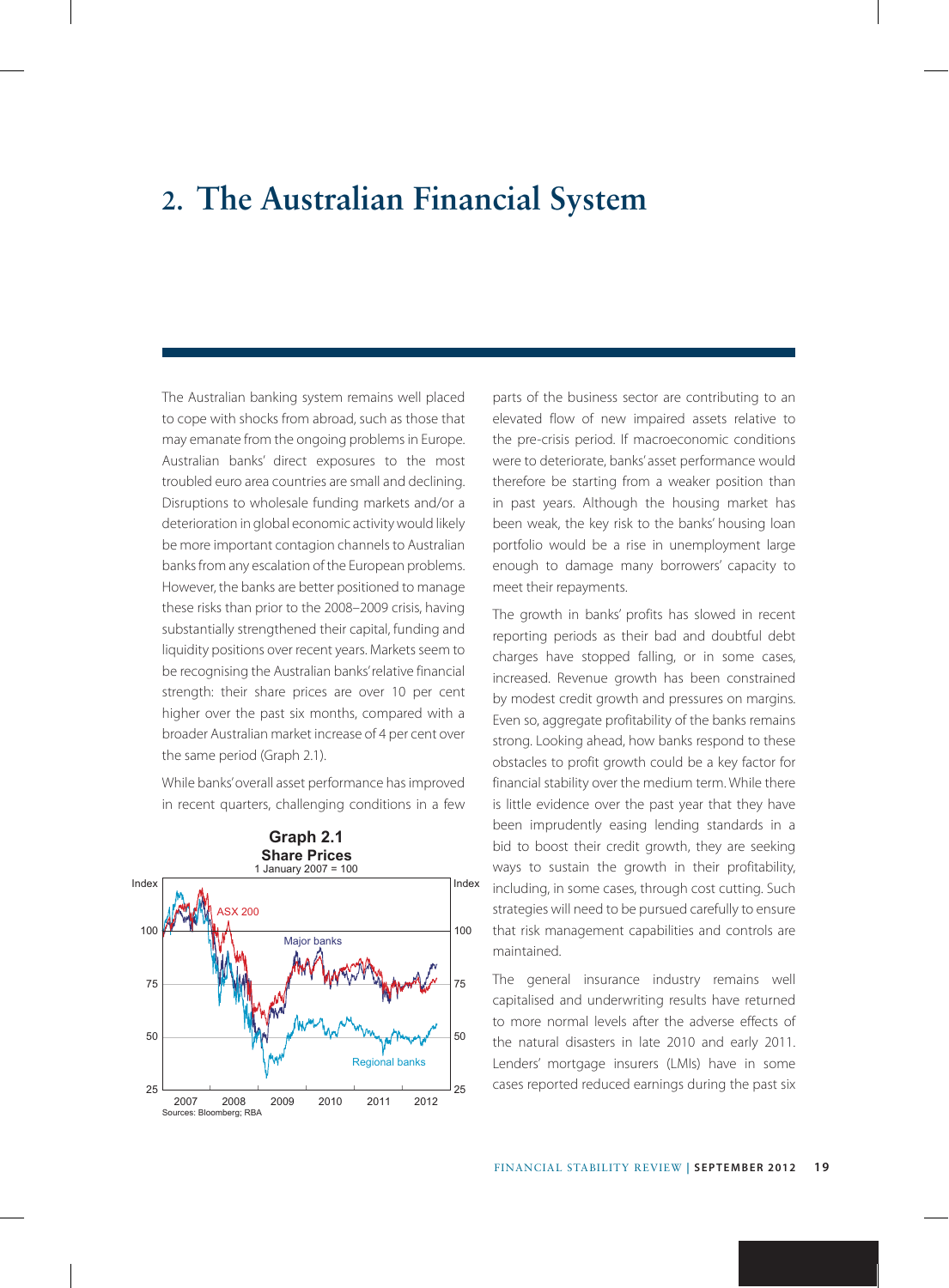months, as recent weakness in residential property markets has boosted the number and average size of claims on them. Were this property market weakness to be extended and coupled with higher unemployment, LMIs could experience even higher claims. The LMI sector is well positioned, though, because its capital requirements are calibrated to withstand a substantially weaker outcome than is currently in evidence.

# **Banks' Euro Area Risks**

Australian-owned banks continue to report very limited direct exposures to the sovereign debt of euro area countries facing the greatest fiscal problems (Table 2.1). On the assets side of their balance sheets, the banks are still indirectly exposed to euro area sovereign debt problems through several channels. One is through their claims on euro area banks – such as the French, German and Dutch banks – which in turn have substantial exposures to the weaker euro area countries. Australian-owned banks' exposures to these euro area banks are quite low, however, at less than 1 per cent of their consolidated assets as at end March 2012. A more important indirect transmission channel would be if the European problems resulted in a sharp slowing in global, and consequently, Australian economic growth. Depending on the nature and size of any economic slowdown, Australian banks' asset performance could deteriorate in such a situation.

As the experience of the past few years has shown, the biggest risk from an escalation of European problems comes from the liabilities side of the Australian banks' balance sheets. In particular, tensions in Europe could trigger a renewed increase in risk aversion and disruption to global capital markets, which would likely undermine Australian banks' access to offshore wholesale funding. Compared with several years ago, however, banks are in a better position to cope with such disruptions.

# **Funding and Liquidity**

The ongoing difficulties in Europe have been contributing to volatile funding conditions for Australian banks, but in recent quarters wholesale funding pressures have eased from the levels of late last year. Offshore investors have focused on the relatively strong position of the Australian banks compared with those in some other countries. The banks have therefore been able to take advantage of periods of more favourable market conditions to issue opportunistically.

The Australian banks issued around \$50 billion of bonds in the past six months, mostly in unsecured form. This was a little less than the amount issued in

|                                               | <b>Total</b> |                       | of which:             |                       |                       |
|-----------------------------------------------|--------------|-----------------------|-----------------------|-----------------------|-----------------------|
|                                               |              |                       | <b>Banks</b>          | Public<br>sector      | Private<br>sector     |
|                                               | \$ billion   | Per cent of<br>assets | Per cent of<br>assets | Per cent of<br>assets | Per cent of<br>assets |
| Euro area                                     | 48.1         | 1.6                   | 0.7                   | 0.3                   | 0.5                   |
| of which:                                     |              |                       |                       |                       |                       |
| Greece, Ireland, Italy,<br>Portugal and Spain | 4.7          | 0.2                   | 0.0                   | 0.0                   | 0.1                   |
| France, Germany and<br>the Netherlands        | 38.9         | 1.3                   | 0.6                   | 0.3                   | 0.4                   |
| SOUICE APRA                                   |              |                       |                       |                       |                       |

**Table 2.1: Australian-owned Banks' Claims on the Euro Area** Ultimate risk basis, as at end March 2012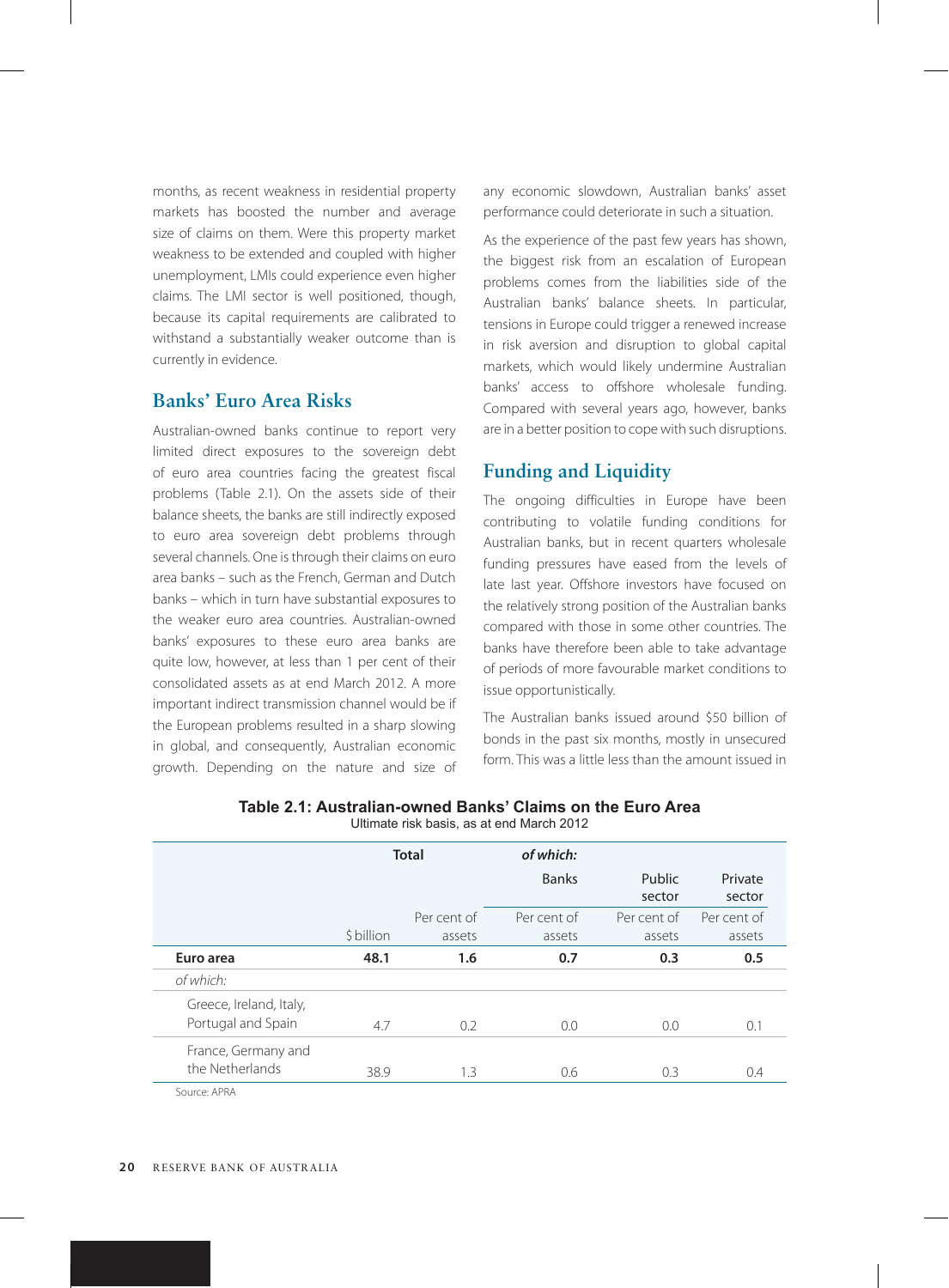the previous six months, and slightly exceeded their maturities over the same period (Graph 2.2). Around \$15 billion of these maturities were governmentguaranteed bonds, the outstanding stock of which has declined to around \$85 billion in August 2012, down from a peak of \$150 billion in June 2010. Of the issuance of wholesale debt over the past six months, about \$14 billion was covered bonds, with about 85 per cent being issued offshore. On average, the major banks have now used around one-quarter of their covered bond issuance capacity as defined by a regulatory cap. Given covered bonds have tended to be more resilient to turbulent funding market conditions, the cap on their issuance may warrant keeping some issuance capacity in reserve in case conditions deteriorate again.



Conditions in residential mortgage-backed securities (RMBS) markets have also improved in the past six months, with \$8 billion of these securities issued over this period, compared with the very low issuance in the March quarter. Around 75 per cent of the recent issuance by value has been by smaller institutions. The Australian Office of Financial Management continued to support some of these deals, though it was not needed in some eligible deals recently due to relatively strong private sector demand, consistent with improving market conditions. RMBS spreads in

secondary markets are still generally wider than they were in 2011, though well below the 2009 peaks.

The pricing of banks' senior unsecured bonds relative to benchmark rates remains higher than in recent years but significantly less than the peaks at the end of 2011, when concerns about the euro area banking sector and sovereign debt crisis intensified. Spreads relative to Commonwealth Government Securities on 5-year unsecured bank bonds have declined by around 80 basis points in recent months and are now at similar levels to mid 2011 (Graph 2.3). Continued demand for high-quality assets and limited issuance has seen spreads on covered bonds narrow considerably since the start of the year.

The risks Australian banks could face from their use of wholesale funding are being mitigated through the ongoing compositional change to the liabilities side of their balance sheets (see 'Box A: Funding Composition of Banks in Australia'). Deposit growth has remained strong, at around 9 per cent in annualised terms over the past six months, reducing banks' wholesale funding needs. However, the strong competition for deposits has widened their spreads relative to benchmark rates, contributing to an increase in banks' funding costs relative to the cash rate. Deposits now account for 53 per cent of banks' funding, up from about 40 per cent in 2008 (Graph 2.4). The major banks are generally aiming

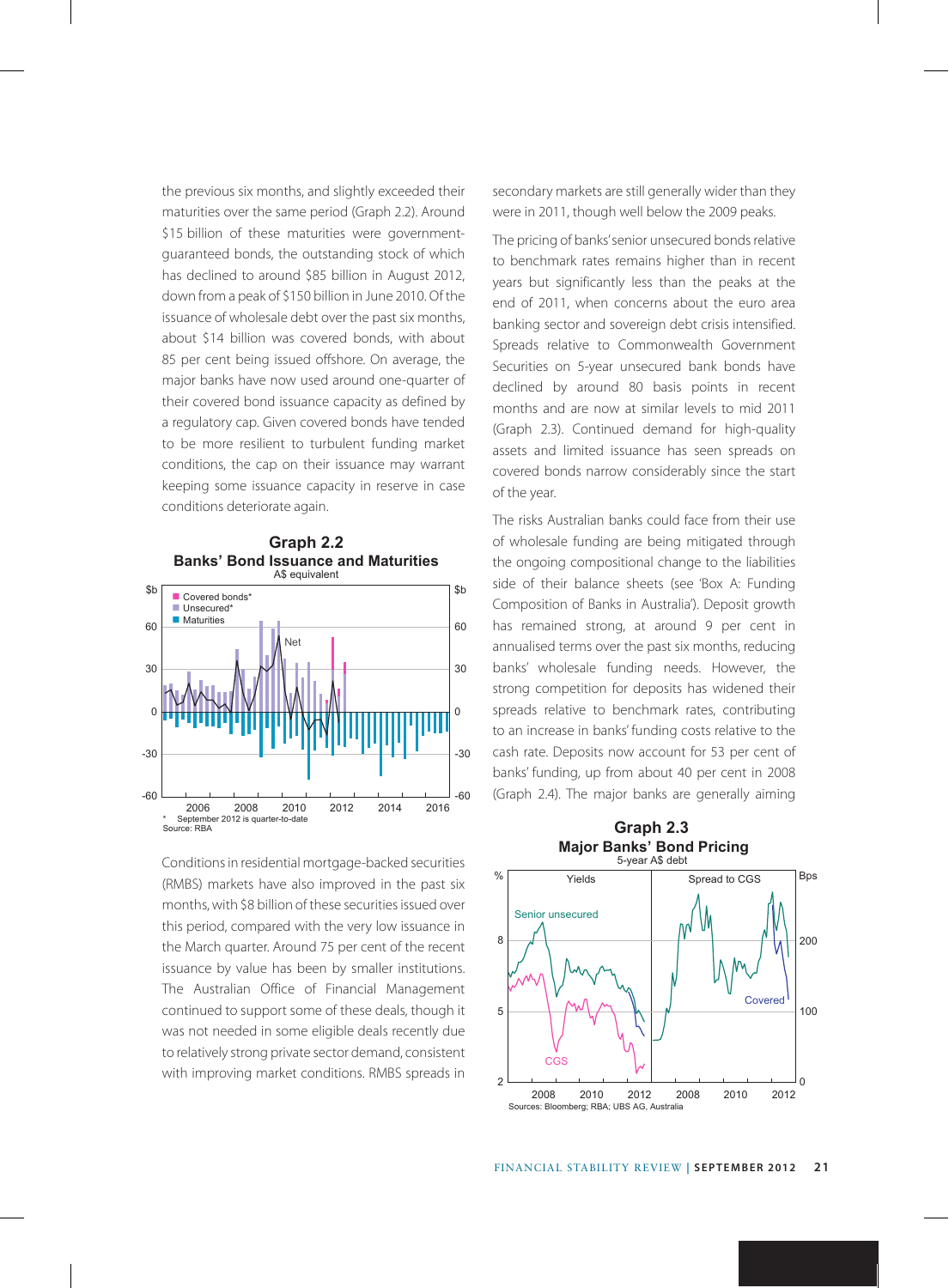

 $-120$ -60  $\mathsf{C}$  $60$ Deposits less credit \* Excludes securitisations \*\* Excludes intragroup deposits Sources: APRA; RBA 2004 2006 2008 2010

Credit<sup>\*</sup>

120

180

\$b

to fund new lending with new deposits on a dollar for dollar basis; changes in their stock of lending and deposits show this has been happening for some time (Graph 2.5). This approach is likely to support a continued upward trend in the proportion of funding sourced from deposits, at least in the near term. Stronger competition for deposits would mean banks would face the prospect of their margins coming under pressure from further increases in funding costs, though the risk to their profits would be mitigated to the extent banks can reprice their loan books.

# Banks have also improved their ability to manage funding stress by strengthening their liquidity positions. Liquid assets – cash and securities eligible for normal repo operations with the RBA – currently account for about 10 per cent of banks' domestic Australian dollar assets, up from around 6 per cent in early 2007 (Table 2.2). In addition, banks' holdings of self-securitised RMBS have increased, and now total around \$180 billion (7 per cent of domestic Australian dollar assets), up from about \$145 billion in 2011. The composition of liquid asset portfolios has also changed over recent years, with an increasing share held in government securities

**Major Banks' Credit and Deposits** Year-ended change in stock

Deposits\*\*

-120

2012

-60

 $\Omega$ 

60

120

180

 $$h$ 

|                               | <b>March 2007</b> |               | <b>March 2009</b> |                      | <b>March 2012</b> |               |  |  |
|-------------------------------|-------------------|---------------|-------------------|----------------------|-------------------|---------------|--|--|
|                               | Level             | $Share^{(a)}$ | Level             | Share <sup>(a)</sup> | Level             | $Share^{(a)}$ |  |  |
|                               | \$ billion        | Per cent      | \$ billion        | Per cent             | \$ billion        | Per cent      |  |  |
| Liquid assets                 | 98                | 6             | 199               | 8                    | 270               | 10            |  |  |
| Commonwealth Government       |                   |               |                   |                      |                   |               |  |  |
| & semi-government securities  | 6                 | 6             | 29                | 15                   | 82                | 30            |  |  |
| Short-term bank paper         | 54                | 56            | 94                | 47                   | 59                | 22            |  |  |
| Long-term bank paper          | 9                 | 10            | 42                | 21                   | 79                | 29            |  |  |
| Other <sup>(b)</sup>          | 28                | 29            | 33                | 17                   | 50                | 18            |  |  |
| <b>Total bank assets</b>      | 1640              |               | 2411              |                      | 2636              |               |  |  |
| Memo: Self-securitised assets | 0                 |               | 142               |                      | 178               |               |  |  |

#### **Table 2.2: Banks' Liquid Assets** Domestic books, excludes interbank deposits

(a) Share of total A\$ assets, subcomponents are the share of liquid assets

(b) Includes notes and coins, A\$ debt issued by non-residents and securitised assets (excluding self-securitised assets) Sources: ABS; APRA; RBA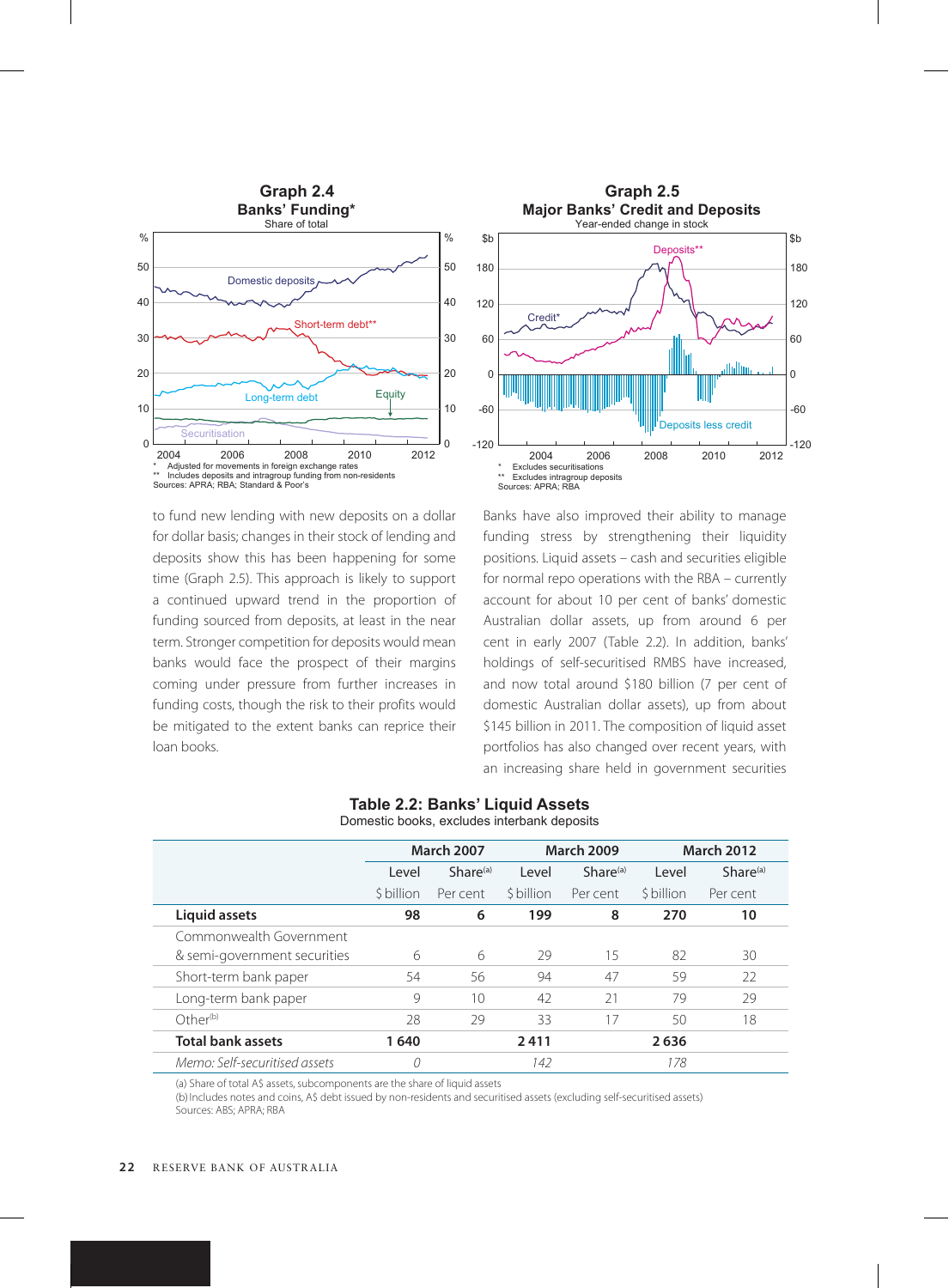and long-term bank bonds, and less in short-term bank paper. These trends in banks' liquidity positions are partly a response to the forthcoming Basel III liquidity standards which will require banks to hold more and higher-quality liquid assets. A structural shortage of higher-quality liquid assets in Australia, stemming from the low level of government debt, means banks will also need to access the RBA's Committed Liquidity Facility to meet part of their Basel III requirements. The Australian Prudential Regulation Authority (APRA) is in the process of developing a framework for determining the extent to which banks will be able to count this facility towards meeting their Liquidity Coverage Ratio versus holding more eligible liquid assets or changing their business models to reduce their liquid asset requirements.

# **Credit Conditions and Lending Standards**

Banks' domestic loan books have continued to grow at a relatively modest pace in recent quarters, despite a pick-up in business credit (Graph 2.6). As discussed in the 'Household and Business Balance Sheets' chapter, households' demand for credit remains restrained as they continue to consolidate their balance sheets; growth in financial institutions' lending to households slowed a little to an annualised rate of around 4 per cent in recent months compared with 4½ per cent in the second half of 2011. Following a number of years of below-system growth, the smaller Australian-owned banks have recently recorded a stronger rate of growth in household lending to now be broadly in line with the major banks. After contracting over much of the past three years, financial institutions' lending to businesses has picked up in recent months, to an annualised growth rate of around 6½ per cent, driven by the major and foreign-owned banks.

According to industry liaison, household and business credit growth is expected to remain fairly subdued for some time because of weak demand. If this proves correct, banks could struggle to achieve



the rate of profit growth they were accustomed to in previous decades of rapid credit growth. In this environment, it would be undesirable if banks responded by loosening their lending standards or imprudently shifting into new products or markets in a bid to boost their balance sheet growth. While lending standards have eased somewhat since 2009, over the past year they appear to have been largely unchanged. Recently, some banks have been adjusting their assessments of borrower's repayment capabilities by shifting to a new data source on estimated living expenses, but the net effect of this on the overall availability of credit is likely to be minor (for more details, see the 'Household and Business Balance Sheets' chapter).

#### **Asset Performance**

Banks' asset performance has gradually improved over the past two years but remains weaker than in the years leading up to the 2008–2009 crisis. On a consolidated group basis, the ratio of non-performing assets to total on-balance sheet assets has declined from a peak of 1.7 per cent in mid 2010, to 1.4 per cent in June 2012 (Graph 2.7). The improvement over this period was mostly driven by a fall in the share of loans classified as impaired (i.e. not well secured and where repayment is doubtful), while the share of loans classified as past due (where the loan is in arrears but well secured) declined only slightly.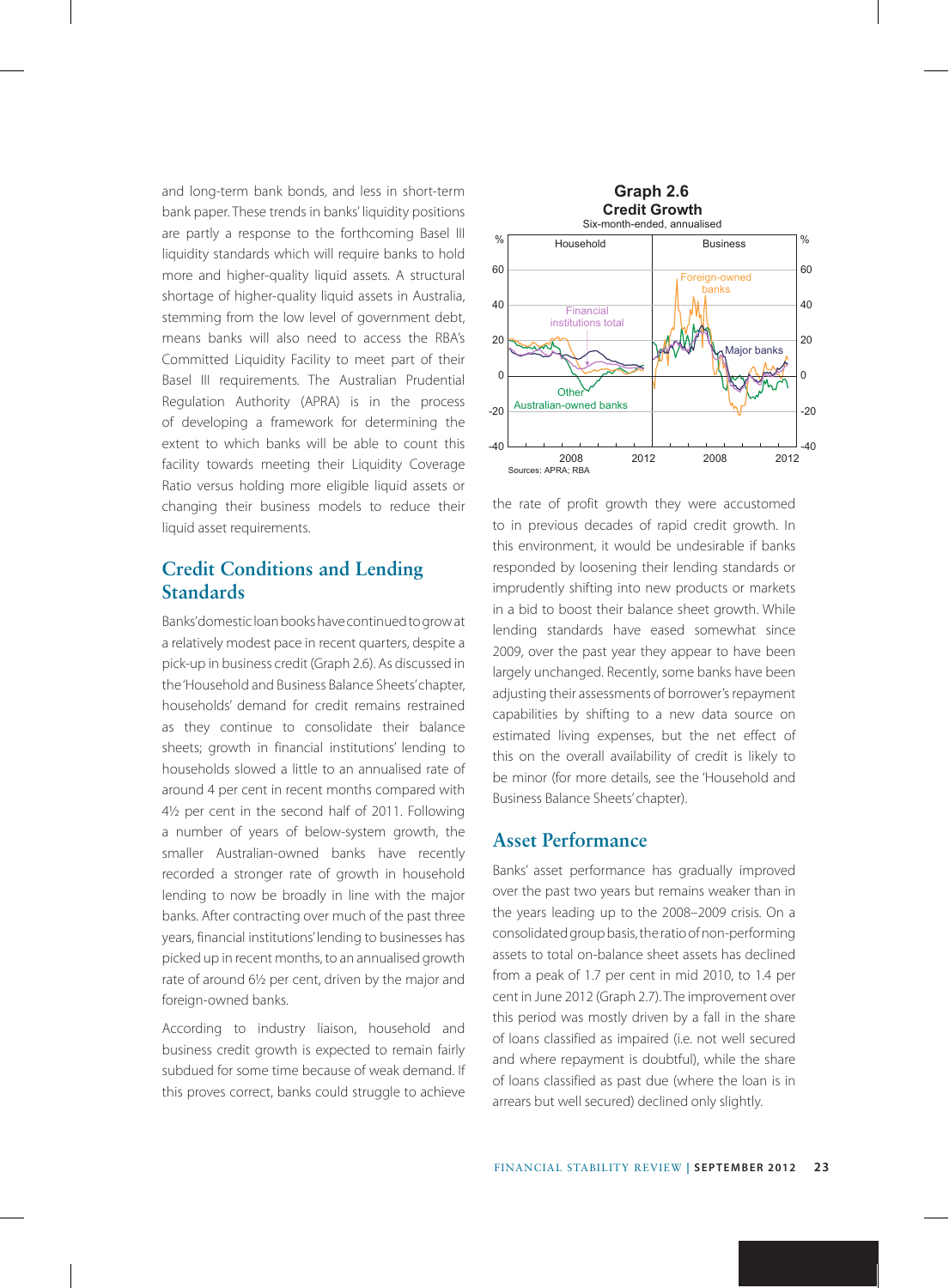

In recent years, quarterly inflows of newly impaired **Graph 2.9** assets have been at a higher level than prior to the crisis, which helps explain the sluggish decline in the impaired assets ratio (Graph 2.8). Liaison with banks indicates that commercial property exposures have been a key driver of this elevated flow of new impairments, though loans to other sectors have also contributed, including agriculture and retail trade. As discussed in the 'Household and Business Balance Sheets' chapter, some businesses have been facing pressures over the past few years. If these uneven business conditions continue, the flow of newly impaired assets could remain elevated for some time, though it may not return to pre-crisis levels in any case given that the years leading up to the crisis were characterised by buoyant asset valuations.

Consistent with the industry liaison, commercial property exposures continue to account for a large share of the impaired assets in the banks' domestic business loan portfolios (Graph 2.9). Over the six months to June, the value of banks' impaired commercial property loans declined by about 13 per cent to \$8 billion, partly due to sales of troubled exposures. Around 4½ per cent of banks' commercial property exposures are still classified as impaired, down from a peak of over 6 per cent in 2010. Looking forward, pressures on valuations, particularly in non-prime locations, could lead to





further losses from banks' troubled commercial property exposures.

For banks' overall domestic business loan portfolios, the non-performing share stood at 2.9 per cent in June, down from 3.2 per cent in December 2011 (Graph 2.10). The bulk of these non-performing business loans are classified as impaired rather than past due, and may therefore generate future write-offs (Graph 2.11).

More detailed data from the major banks' Basel II Pillar 3 disclosures show that, on a consolidated group basis, business loan impairment rates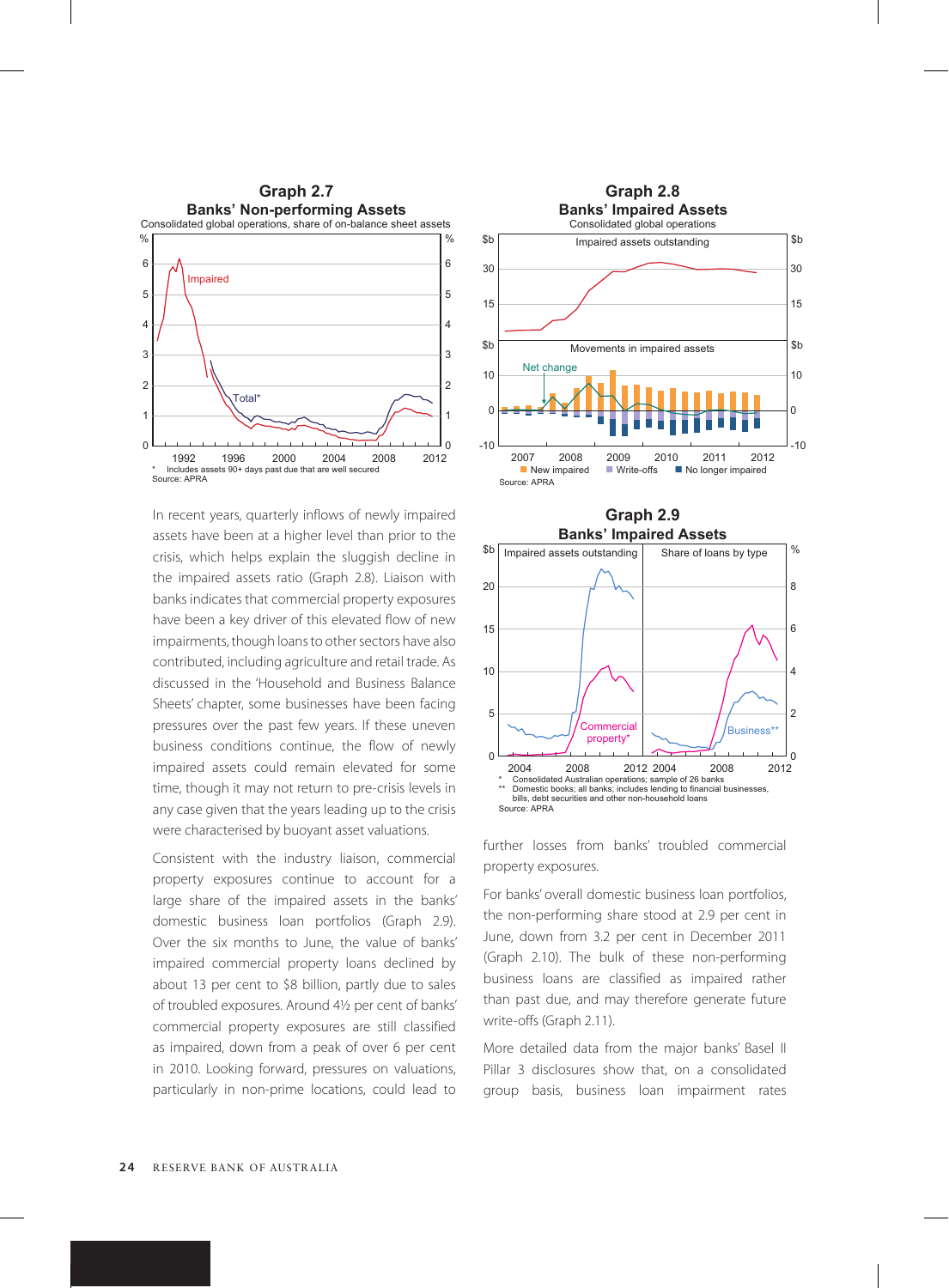

**Graph 2.11 Banks' Asset Performance**



declined across most industries during the six months to March 2012 (Graph 2.12). A notable exception was loans to the construction industry, where the average impairment rate increased fairly sharply over this period. Although the construction industry now has the highest impairment rate of all industries, it accounts for only a small share, around 4 per cent, of the major banks' total business loans. Other industries with above-average impairment rates include property and business services (incorporating commercial property), agriculture, forestry, fishing and mining, and accommodation,



cafes and restaurants. These data also show that the average business loan write-off rate increased slightly during the six months to March 2012, with the property and business services, and construction industries continuing to have relatively high write-off rates.

Asset performance in the banks' domestic mortgage portfolios has been fairly steady in recent quarters. The share of the banks' domestic housing loans that is non-performing remained around 0.7 per cent over the six months to June, after falling slightly in the second half of 2011 (Graph 2.10). Within this, the share of past-due loans has declined a little since its peak in mid 2011, while the share of impaired loans has continued to edge up slowly, consistent with the weakness in housing prices in some parts of Australia (Graph 2.11). Further declines in housing prices could result in more impaired housing loans, though recent indicators suggest that prices are beginning to stabilise in many regions.

The improvement in banks' domestic asset performance over the first half of 2012 was broad based across the industry (Graph 2.13).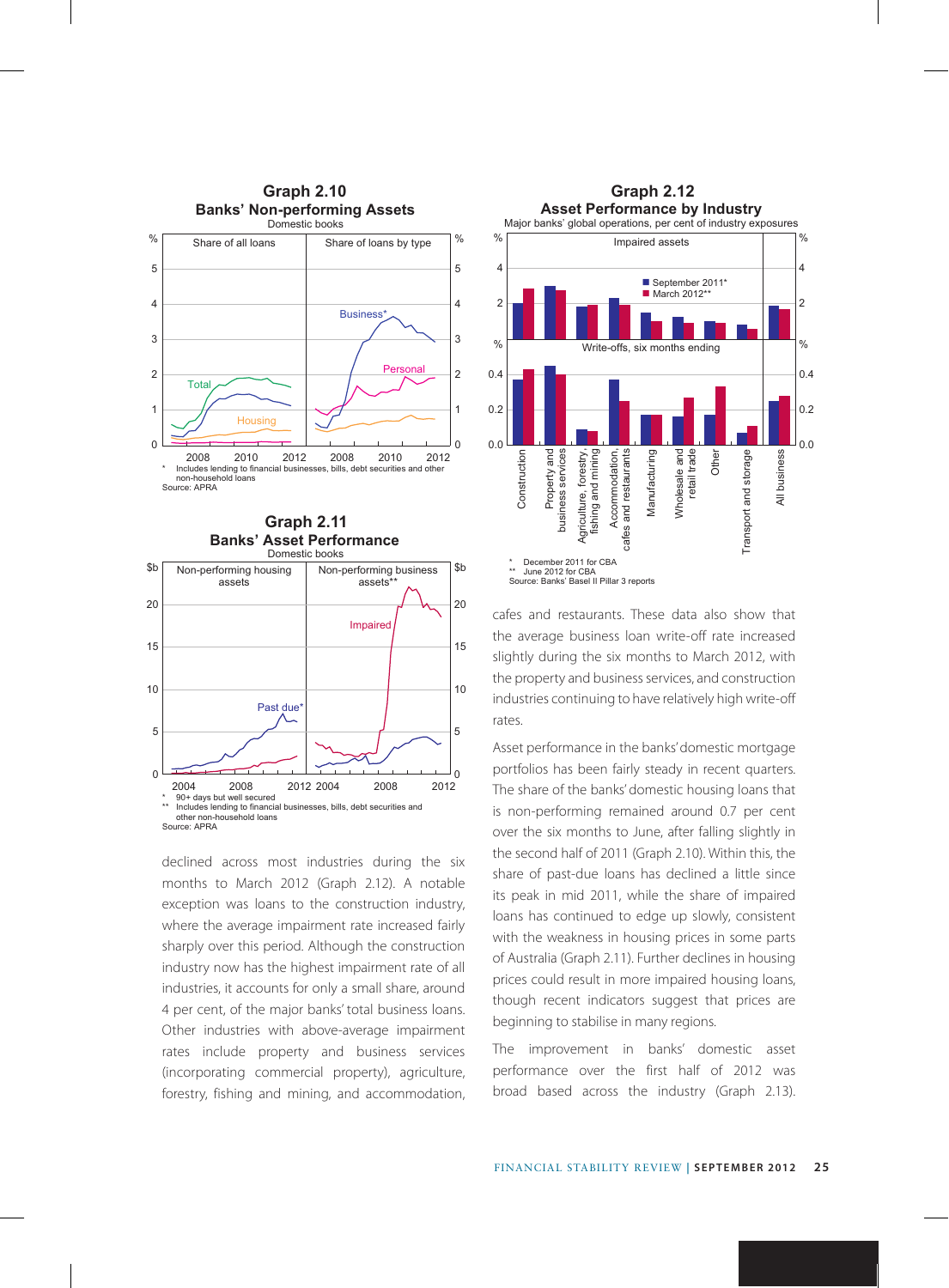Foreign-owned banks, along with the smaller Australian-owned banks, continue to have weaker asset performance than the major banks, in large part due to problems in their business loan portfolios. The non-performing assets ratio for credit unions and building societies (CUBS) rose a little over the six months to June but remains much lower than that for the banks. Compared with banks, CUBS make a larger share of their loans to households, so it is not surprising that their overall asset performance is better. But this also means the recent weakness in the housing market may have a bigger effect on their loan portfolios.



Banks' non-performing overseas assets were steady at around 0.3 per cent of their consolidated assets in the year to June, after peaking in mid 2010 at 0.4 per cent. However, the performance of the banks' overseas assets has been mixed across countries in recent quarters. For the banks' New Zealand operations, which account for about 40 per cent of their foreign exposures, asset performance has improved over recent quarters and should continue to do so if the better economic conditions in New Zealand persist. In contrast, the actual and expected asset performance of the banks' UK operations, which represent around 20 per cent of their foreign exposures, remain weaker given the fragile UK economy.

# **Capital and Profits**

The Australian banks have continued to strengthen their capital positions over recent years, helping improve their resilience to shocks. Their aggregate Tier 1 capital ratio rose further over the first half of the year, to 10½ per cent of risk-weighted assets, up from about 8½ per cent in mid 2009 (Graph 2.14). This increase has been broad based, with most individual banks reporting increases in their Tier 1 capital ratios in the range of 1 to 3 percentage points in the past couple of years. This reflects the increased emphasis on Tier 1 capital and that some Tier 2 instruments will not qualify as capital under Basel III. The banks' aggregate Tier 2 capital ratio has continued to decline in recent quarters as banks have chosen not to replace most of their maturing subordinated debt. As a result, the total capital ratio has not risen as much as the Tier 1 ratio in recent years, but it is still relatively high at 11.8 per cent in June 2012. CUBS have maintained their higher capital ratios, consistent with their less diversified business models and different corporate structure; their aggregate Tier 1 capital ratio stood at 15.7 per cent in June 2012.

After issuing large amounts of new equity in 2008 and 2009, most of the growth in banks' Tier 1 capital in recent years has been organic, mainly through earnings retention. Banks' stock of retained earnings

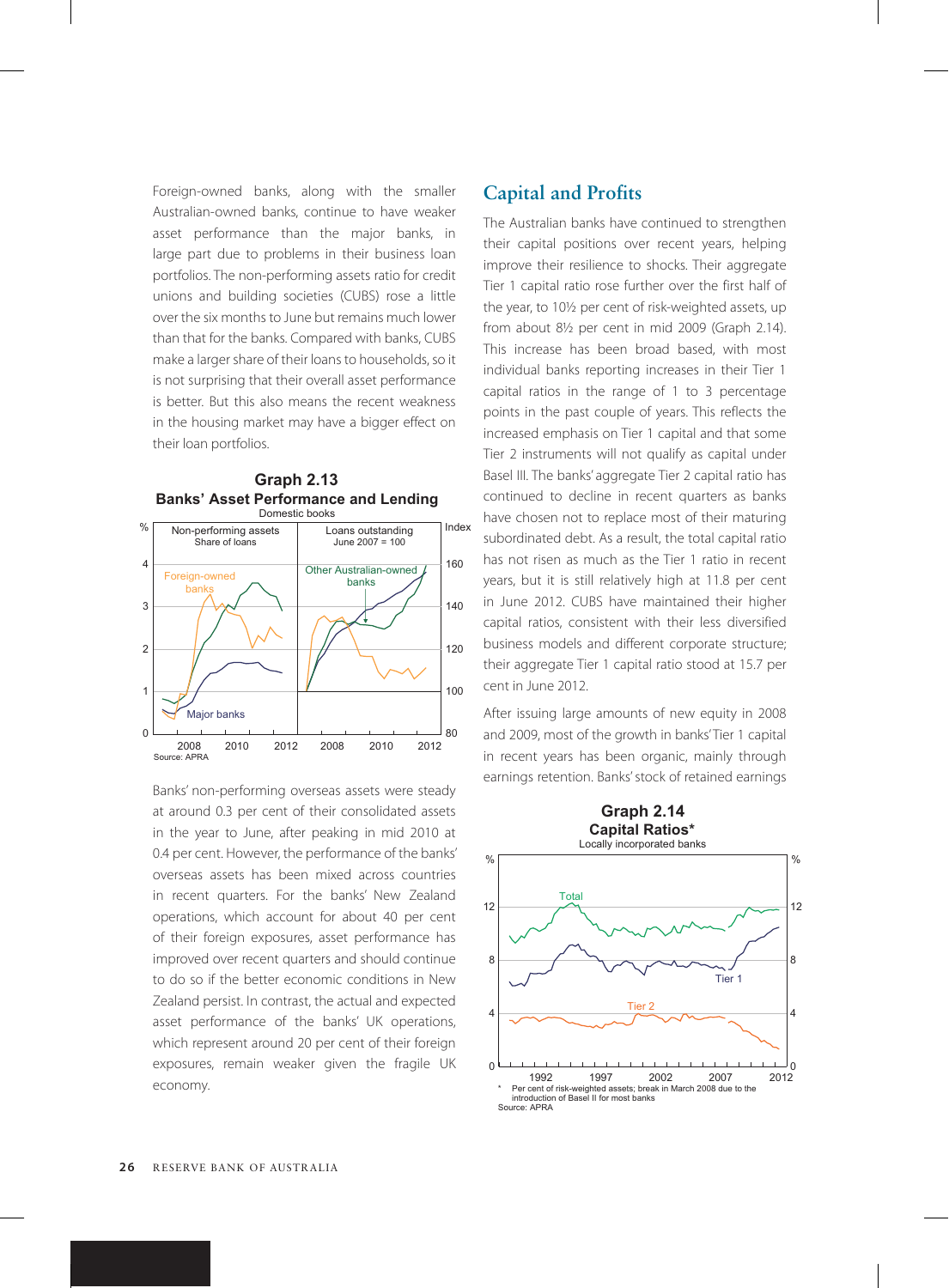has increased by \$14 billion since early 2010, contributing close to 1 percentage point (or 70 per cent) of the increase in their Tier 1 capital ratio over this period (Graph 2.15). At the same time, banks have been adding to their stock of ordinary equity through dividend reinvestment plans (DRPs). Over the past couple of years, around \$11 billion of equity has been issued to existing shareholders through these plans. Many banks have removed the caps on equity available through DRPs since early 2007 in an effort to enhance their capital raising flexibility. Over the past couple of years, most major banks have either removed or reduced the discounts on ordinary equity offered through their DRPs. Modest growth in risk-weighted assets over the past few years, mainly as a result of subdued credit growth and a gradual shift in the portfolio towards lower-risk assets, has also made it easier for banks to increase their capital ratios.



The upcoming Basel III capital requirements place greater emphasis on core capital than under Basel II, so banks are likely to continue building up their equity capital given the positive outlook for bank profit levels. Though the measurement of capital under Basel II is not strictly comparable to Basel III, the significant increase in the Tier 1 capital ratio over the past few years already puts the banks in a good position to meet the first stage of the Basel III requirements that are being phased in from 2013. For the larger banks, APRA expects the necessary remaining increase in capital should be able to be met through earnings retention policies.

As noted, Australian banks have generally continued to post strong profits in recent reporting periods, though the rate of growth has slowed compared with the past few years. In their latest half-year results, the four major banks recorded an aggregate headline profit after tax and minority interests of around \$11 billion (Graph 2.16). This was about \$0.1 billion (1 per cent) higher than in the same period a year earlier, after adjusting for the effect of a large, one-off tax benefit in 2011. Revenue growth over the year was steady at around 5 per cent. After falling over the past few years and supporting profit growth, bad and doubtful debt charges look to have troughed. They rose by about 15 per cent in the latest half-year



Sources:APRA; Credit Suisse; Deutsche Bank; Nomura Equity Research; RBA; UBS Securities Australia; banks' annual and interim reports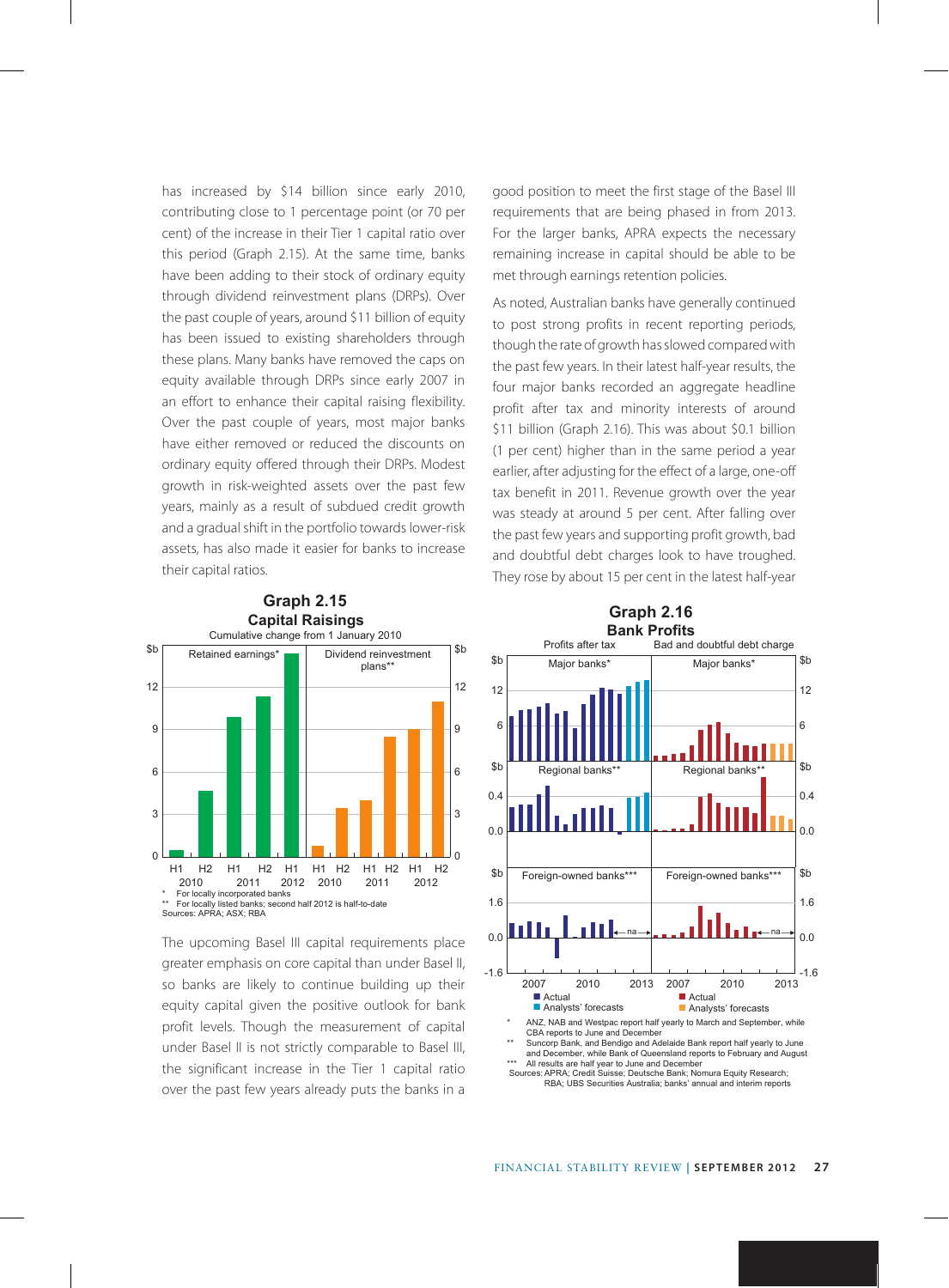reporting period, mostly due to higher impairments in the major banks' UK operations.

For the major banks, analysts are generally expecting bad and doubtful debt charges to level out over the next year. With revenue growth tending to match growth in operating expenses, the banks are continuing to focus on improving cost efficiency; a number of them have announced cost-cutting initiatives, including targeted staff cuts in some areas. Looking ahead, analysts are currently forecasting the major banks' aggregate profits to rise by about 12 per cent in the next half-year reporting period and their return on equity to remain around 15 per cent, similar to the past two years (Graph 2.17).



In aggregate, the regional Australian banks reported a loss after tax and minority interests of \$30 million in their latest half-year results, with profits falling by around \$300 million compared with the same period a year earlier. The main contributor to the loss was a sharp rise in charges for bad and doubtful debts to \$600 million, up from \$200 million in the previous reporting period. This was mainly due to losses on commercial property loans at a couple of the banks that are more exposed to the weaker Queensland market. Analysts expect the losses to be a once-off, with the asset performance of the regional banks forecast to stabilise in the next reporting period and charges for bad and doubtful debts to decline. Other authorised deposit-taking institutions have had relatively small changes in their profitability: the foreign-owned banks and building societies increased their aggregate profits in their latest half-year results while credit unions' profitability fell slightly.

Overall, while banks' profitability is expected to remain high, a continuation of the modest credit growth environment and higher funding costs is likely to constrain future profit growth. The challenge for the industry in this environment will be to avoid taking on unnecessary risk or cutting costs indiscriminately in a bid to sustain unrealistic profit expectations, as this could ultimately sow the seeds of future problems.

#### **General Insurance**

The general insurance industry remains well capitalised at 1.8 times the minimum capital requirement, similar to the levels of the past couple of years. Underwriting results have returned to more normal levels after the adverse effects of the natural disasters in late 2010 and early 2011. However, return on equity for the industry, at around 15 per cent annualised for the June half 2012, remains below the average over the years leading up to the global financial crisis (Graph 2.18). A challenge for the industry is operating in a low-yield environment, which is related to the ongoing difficulties in Europe and weak growth in the major countries' economies. Because insurers invest premium revenue in generally low-risk assets to cover future claim payments, the lower the investment yield, the more premium that needs to be collected to cover future claims, particularly for 'long-tail' insurance products such as liability insurance. While the insurance industry has been increasing premium rates in response to higher reinsurance costs (related to the recent natural disasters), competitive pressures may limit insurers' capacity to raise premium rates further. In this environment, it would be undesirable if insurers sought to improve their profitability by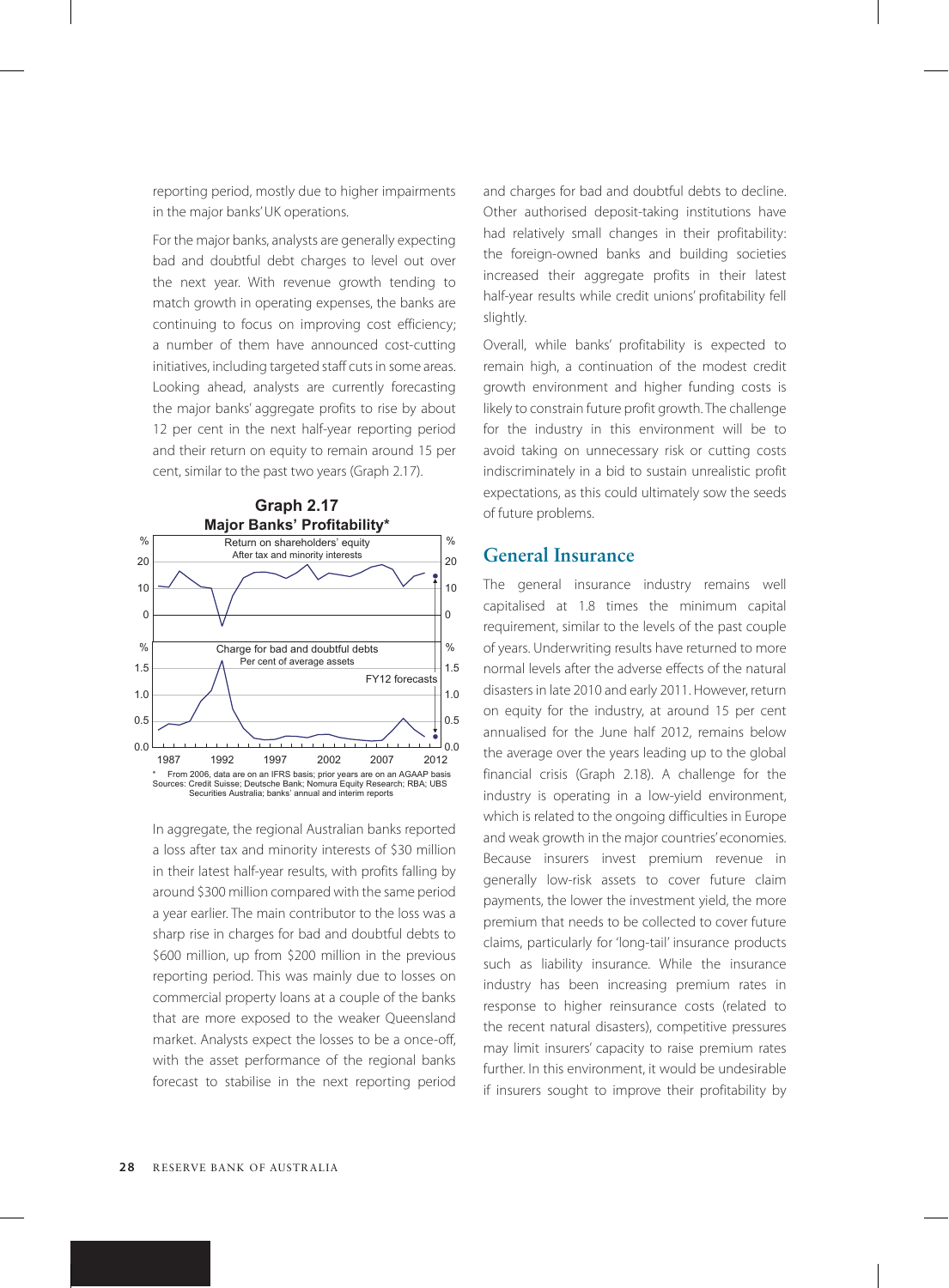

investing imprudently in riskier, higher-yielding investments.

The profits of lenders' mortgage insurers (LMIs) have come under some pressure from the recent weakness in the residential property market, which has boosted the number and average size of claims, although their overall profitability over the past year remains solid. A prolonged or more severe downturn in property prices combined with higher housing loan arrears (for instance, due to higher unemployment), would increase claim rates further and reduce profits. As noted earlier, though, recent indications are that the housing market is beginning to stabilise. The LMI sector holds about 1½ times a minimum capital requirement that is designed to absorb losses from a very severe housing market downturn. While the LMIs are currently rated highly by the major rating agencies, Moody's is in the process of reviewing its global methodology for rating LMIs, which could result in changes to the Australian LMIs' ratings. Prior to this review, it had flagged the Australian LMIs for a possible downgrade, noting its concern that their capital buffers would be tested in the event of a severe downturn in the Australian residential property market.

# **Managed Funds**

Unconsolidated assets under management in the Australian funds management industry grew by 9 per cent in annualised terms over the six months to June, to \$1.9 trillion, more than reversing a decline over the second half of 2011 (Table 2.3). The rise was driven by superannuation funds, whose assets under management rose by 12 per cent in annualised terms, and now represent over 70 per cent of the unconsolidated assets of managed funds.

|                                    |            |                |          | Six-month-ended<br>annualised change |
|------------------------------------|------------|----------------|----------|--------------------------------------|
|                                    | Level      | Share of total | Dec 11   | <b>Jun 12</b>                        |
|                                    | \$ billion | Per cent       | Per cent | Per cent                             |
| Superannuation funds               | 1 3 4 9    | 72             | $-4.6$   | 12.1                                 |
| l ife insurers <sup>(a)</sup>      | 235        | 12             | $-5.2$   | 5.6                                  |
| Public unit trusts                 | 260        | 14             | $-10.9$  | $-3.6$                               |
| Other managed funds <sup>(b)</sup> | 38         | $\mathcal{P}$  | $-0.6$   | 4.2                                  |
| Total (unconsolidated)             | 1882       | 100            | $-5.6$   | 8.8                                  |
| Of which:                          |            |                |          |                                      |
| Cross investments                  | 382        |                | $-10.2$  | 5.9                                  |
| Total (consolidated)               | 1500       |                | $-4.3$   | 9.5                                  |

**Table 2.3: Assets of Domestic Funds Management Institutions** As at end June 2012

(a) Includes superannuation funds held in the statutory funds of life insurers (b) Cash management trusts, common funds and friendly societies Source: ABS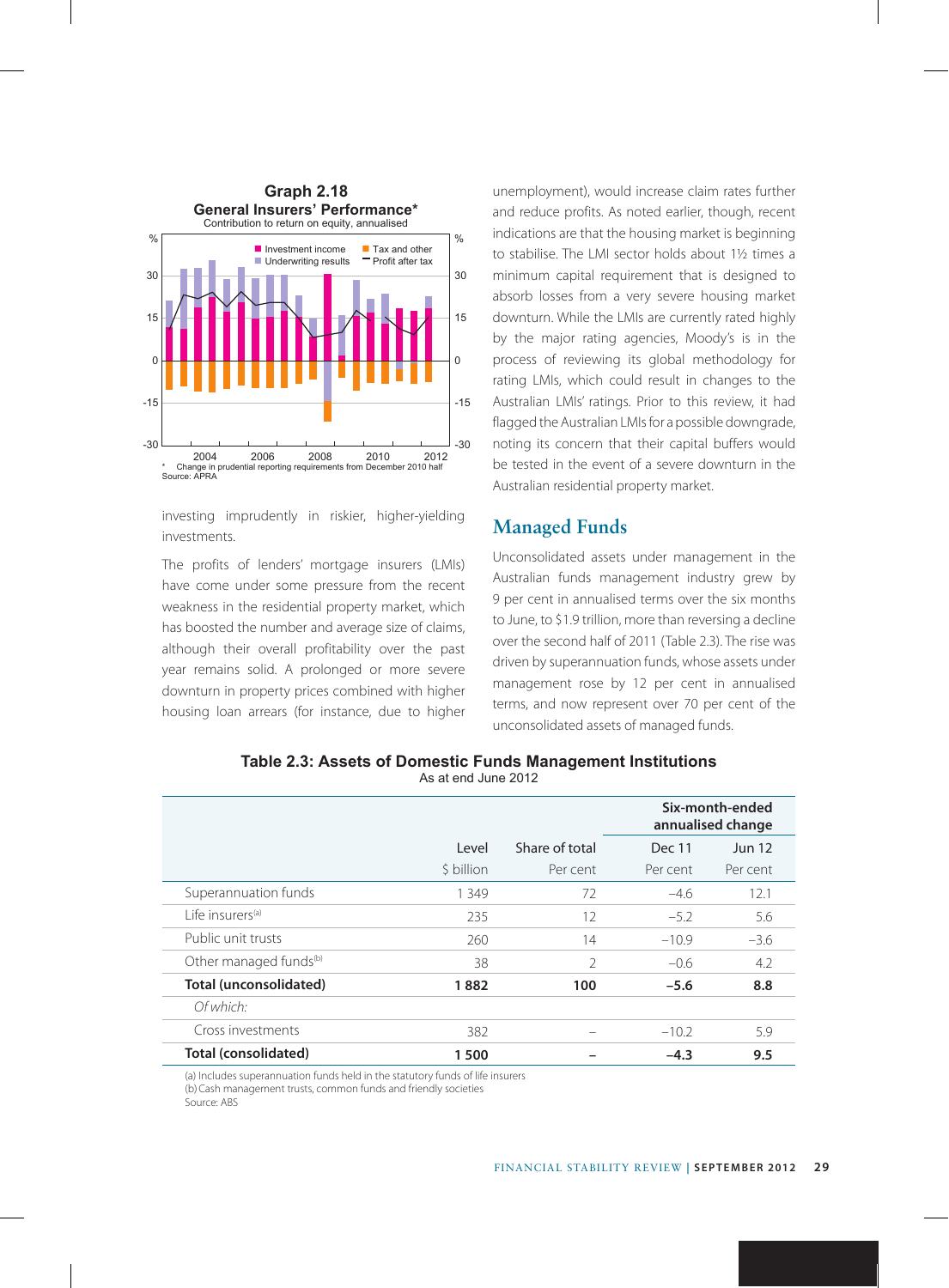Superannuation funds' holdings of cash and deposits continued to grow, in part reflecting the heightened demand for safer assets in an uncertain investment environment (Graph 2.19). Even so, equities and units in trusts remain the largest component of superannuation investments at 40 per cent of funds under management. About 20 per cent of their equity holdings or 6 per cent of their total assets are invested in equity issued by Australian banks. Superannuation funds' holdings of domestic bank equity have increased over the past two decades, and now account for over one-quarter of the equity issued by banks. However, the share of total superannuation assets that is invested in domestic bank equity has remained steady over the past decade.

Partly because they have quite long investment horizons, superannuation funds have been willing to purchase Australian bank equity even during times of market strain; their net purchases during the height of the global financial crisis exemplifies this behaviour. Indeed, throughout the past decade or so, superannuation funds have been more often net purchasers of bank equity than net sellers during



managed funds \*\*\* Reclassification by ABS from June 1995

periods when bank share prices have declined. As the size of the superannuation industry grows, these funds should continue to be a valuable source of new capital, should it be required, for the banking sector in stress conditions.

Against a backdrop of relatively steady contribution inflows, superannuation funds have experienced mixed investment performance in recent years associated with the volatility in global financial markets (Graph 2.20). A recovery in share markets during the March quarter this year drove a pick-up in funds' investment returns, but this was partially offset by declining share prices in the June quarter. Over the year to June, superannuation funds in aggregate recorded little net investment income.

Life insurers' funds under management rose by about 6 per cent in annualised terms in the six months to June 2012. Their profitability increased over the six months to June, aided by investment returns on fixed-interest securities (Graph 2.21). The life insurance industry remained well capitalised at 1.4 times the minimum requirements as at June 2012.



#### **Graph 2.20 Superannuation Funds' Financial Performance\***

Source: ABS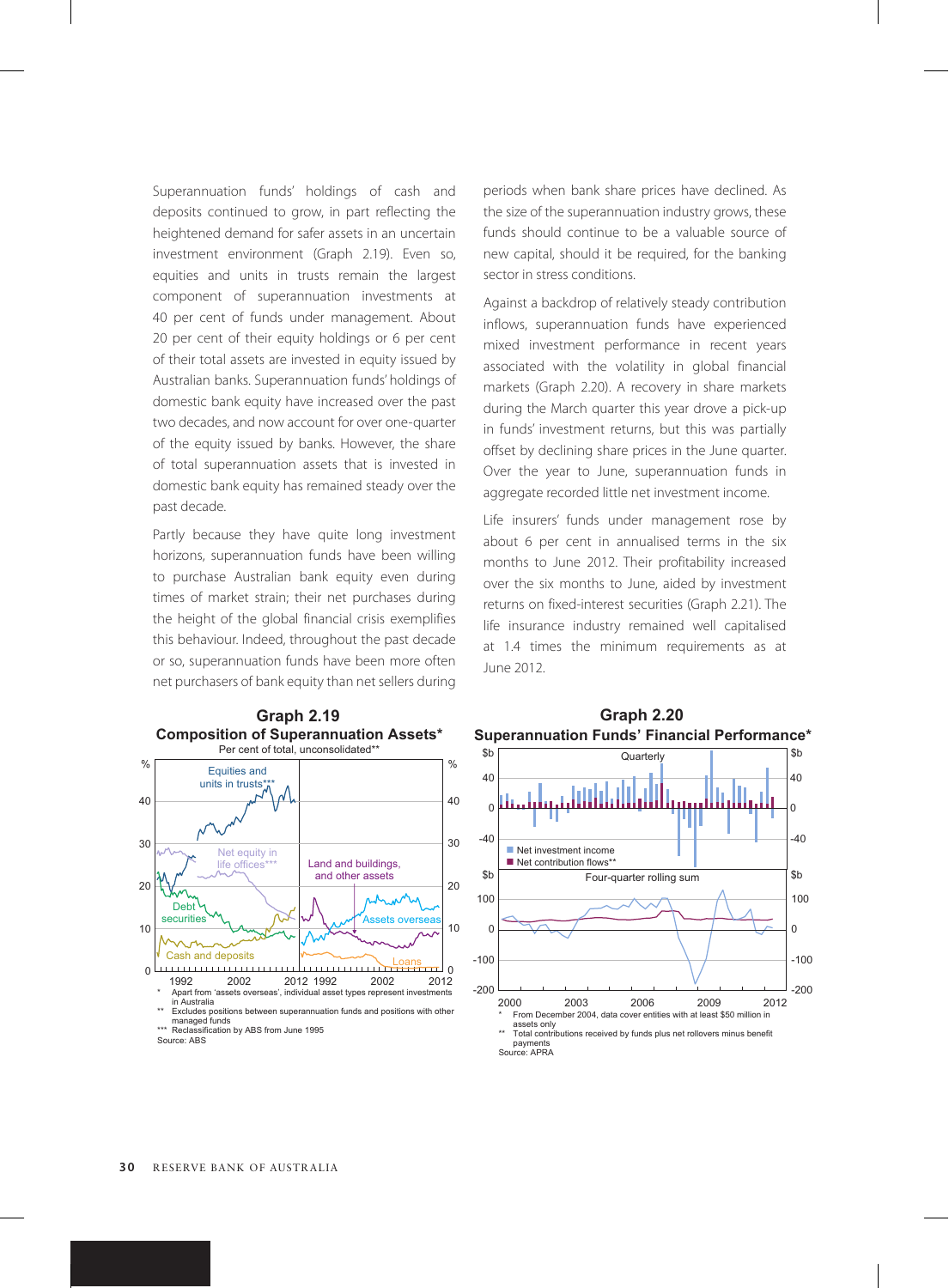

### **Financial Market Infrastructure**

The Reserve Bank's high-value payments settlement system, RITS, continued to operate smoothly during the past six months, settling around 4 million payments worth \$16 trillion – equivalent to around 25 times the value of GDP over the same period. The average daily volume of transactions was 5 per cent higher in the six months to September compared with the previous half year (Graph 2.22). In contrast, the value of transactions settled in RITS declined



**Graph 2.21** by 6 per cent over the same period to an average of \$158 billion per day – the lowest level since the March quarter 2006, and about 22 per cent below the peak in the March quarter 2008.

> Settlement of low-value transactions, such as direct entry, consumer electronic (cards-based) payments and cheque transactions, also occurs in RITS through a daily batch, rather than on a real-time gross settlement basis. To increase the efficiency of the settlement of these transactions, the Bank recently implemented a new system, the Low Value Settlement Service (LVSS). The settlement of direct entry transactions was successfully migrated to the LVSS in May 2012, followed by the clearing system for consumer electronic transactions in August. The clearing system for cheques is expected to migrate in October. Currently, an average of about \$17 billion of transactions are settled using the LVSS each day.

> The two ASX central counterparties, ASX Clear and ASX Clear (Futures), use a variety of risk controls to centrally manage counterparty risk in Australia's main exchange-traded equities and derivatives markets. These include the collection of margin from participants, and pooled risk resources (i.e. 'default funds'). Variation or mark-to-market margin is collected from participants on a daily basis to cover the risk exposure resulting from actual changes in the value of their positions. Initial margin is also collected for participants' new positions, to cover the potential future risk exposure from changes in the value of a defaulting participant's positions between the last collection of variation margin and the time at which the positions can be closed out. Currently, at ASX Clear, initial margin is collected on derivatives positions only, but ASX Clear is working towards introducing routine margining of equities in the 2012/13 financial year.

> Margin held at the central counterparties provides an indication of the aggregate risk of open positions held in normal market conditions. Margin held on derivatives positions cleared by ASX Clear continued to decline over the first half of 2012, as